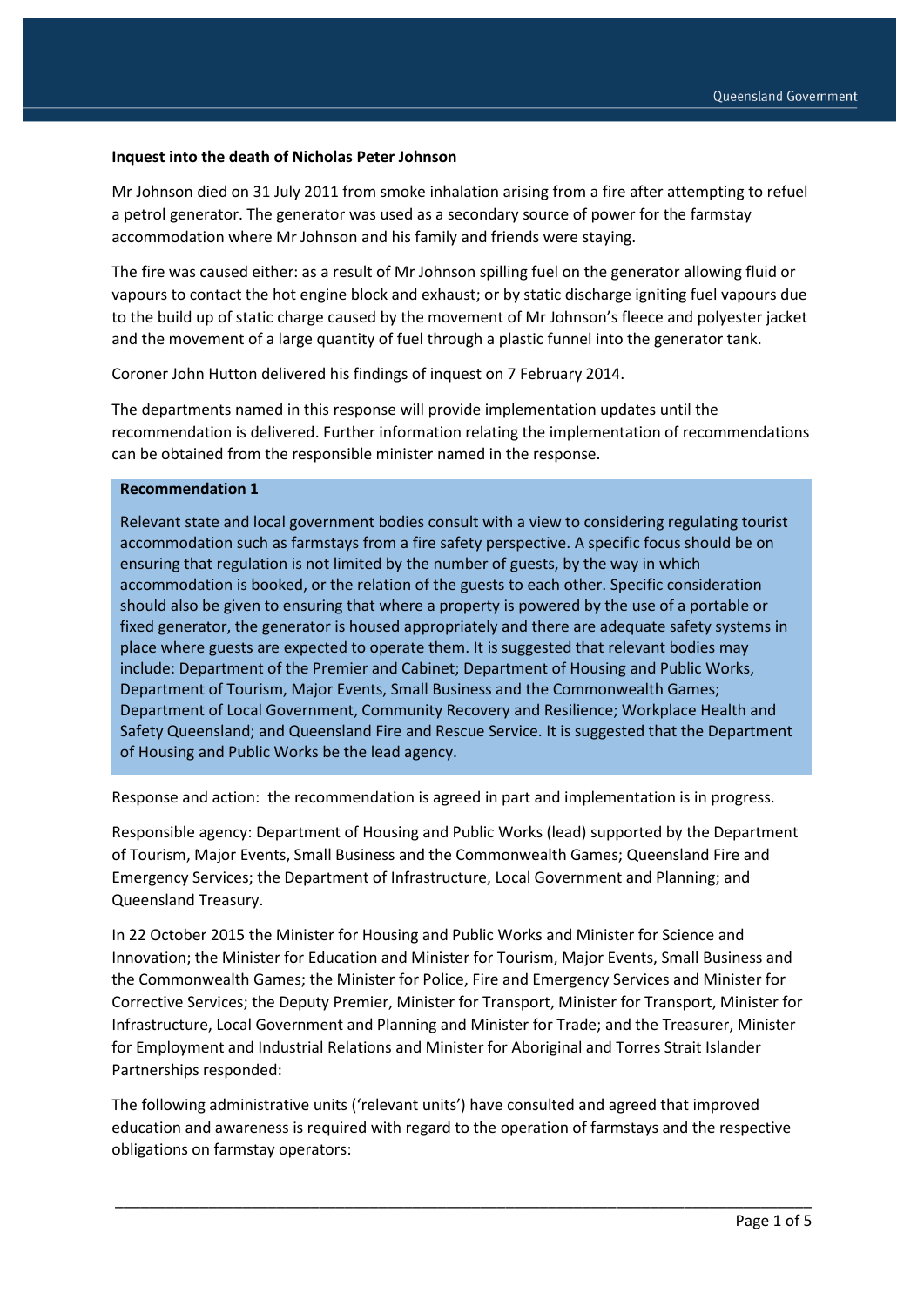- Department of Housing and Public Works (DHPW) (through Building Codes Queensland (BCQ)) as lead agency
- Department of Justice and Attorney General through the Office of Fair and Safe Work Queensland (OFSWQ)
- Queensland Fire & Emergency Services (QFES)
- Department of Infrastructure, Local Government and Planning (DILGP)
- Department of Tourism, Major Events, Small Business and the Commonwealth Games (DTESB)

A farmstay is defined in the Macquarie dictionary as 'a holiday spent on a farm, learning about life on the farm and taking part in farm activities.' Section 216 of the *Building Act 1975* defines farmstay, for accommodation, as 'accommodation at a farm for paying guests of the farm.'

There are strict fire safety requirements for tourist accommodation such as farmstays contained in the budget accommodation building provisions of the *Building Act 1975* and the classification system of the *Building Code of Australia* (BCA). However, there may be scope for clarification regarding the definition of a BCA class 3 building as it applies to farmstays. At the moment that definition refers to class 3 buildings being used by unrelated persons. It may be appropriate to extend that definition to also clearly cover situations where such buildings are used by related persons. This would then assist to ensure that farmstay accommodation buildings housing more than 12 people who may be related are correctly classified, thus affording more stringent fire safety protection to occupants. This issue will be considered as part of the Review of the *Building Act 1975* and Building Certification in Queensland which is currently being conducted by DHPW. The review will also consider the appropriateness of the penalties for using a building in a way that is not in accordance with its classification.

Local government has primary responsibility for enforcement of building codes, including the BCA. It also has the responsibility of assessing material change of use applications made under its planning scheme with respect to land use, and ultimately, local government has the responsibility of ensuring compliance with its planning scheme. The *Local Government Act 2009* contains a mechanism for oversight of local laws. Similarly, state oversight of a local government's compliance with the appropriate planning and building legislation is already the subject of detailed mechanisms within the governing legislation. In this respect, any additional oversight of these matters is not deemed necessary.

A key issue is that farmstay operators may need assistance to understand and comply with relevant obligations associated with the operation of a farmstay. To facilitate this process, OFSWQ, DHPW, DILGP, QFES and DTESB will consult to prepare a guideline for farmstay operators, to be promoted through the Local Government Association of Queensland (LGAQ). OFSWQ will use various methods to identify and survey farmstay operators to gather relevant information about the scope of guidance required for farmstay operators in Queensland. At this stage the relevant units consider that the survey questions would be general in nature in order to encourage frank responses.

The proposed guideline will emphasise that farmstay operators are required to seek relevant approvals under state and local government laws which regulate changes in the use of land or buildings. The guideline will further address the identification and management of likely fire risks and hazards in the context of farmstays, and provide advice on the safe use and appropriate housing of generators. In a general sense, OFSWQ regularly provides guidance material and alerts across industry to assist businesses operate safely. Within the context of the proposed guideline, OFSWQ will clarify the intent of the *Work Health and Safety Act 2011* and the role of OFSWQ with respect to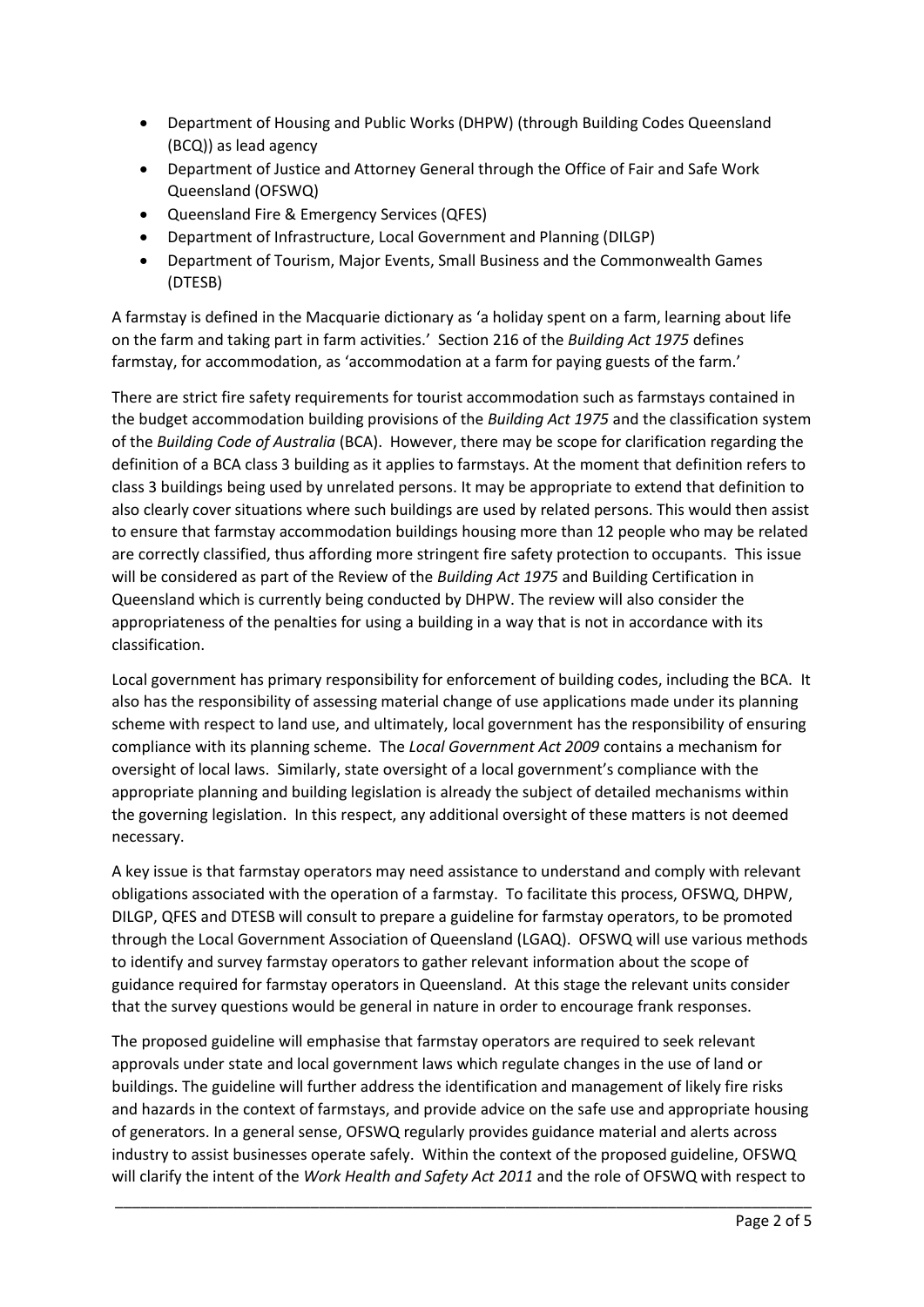undertakings such as farmstays. It is anticipated that this guideline will be completed and released directly to farmstay operators, and more widely to the general public, by the end of 2015.

Overall, it is envisaged that the proposed guideline for farmstays will support operators by making them more aware of fire safety issues in operating farmstays and the need to comply with relevant laws, with a view to bringing them into the regulatory system. Fire safety improvements amongst operators in this particular type of tourist operation may also have a positive effect on tourist and visitor safety in Queensland more generally. However, as the coroner's report states, where a local government is unaware of the existence of a property, or an unapproved farmstay operating out of a property, authorities are understandably unable to assess or regulate any aspect of the operation, including fire safety. The relevant units may therefore consider the feasibility of the state sharing information it gains about farmstay operations with local governments.

Future action required to progress implementation of this recommendation includes:

- OFSWQ will undertake a survey of farmstay operators.
- OFSWQ, DHPW, DILGP, QFES and DTESB will consult and assist with the development of the proposed guideline for farmstay operators. The proposed timeframe to prepare, publish and disseminate the guideline is end of 2015.

Relevant outcomes from the Review of the *Building Act 1975* and Building Certification in Queensland will be considered further when this information is available.

# **The Queensland Government updated:**

The Office of Industrial Relations (OIR - previously OFSWQ) distributed a draft survey instrument to other relevant units (DHPW, QFES, DILGP and DTESB) for comment. The survey contains questions relevant to the operation of farmstays with respect to work health and safety, building legislation, fire safety, planning and development, and tourism accreditation.

OIR expects to administer the survey to farmstay operators and provide survey results to the relevant agencies before the end of January 2016.

Based on the survey results, all relevant units will draft relevant parts of the guideline for farmstay operators. The proposed timeframe to prepare, publish and disseminate the guideline is July mid-2016.

It is proposed that DHPW will address the following as part of the proposed changes to the *Building Act 1975* and building certification system:

- clarification regarding the definition of a BCA class 3 building as it applies to farmstays
- the appropriateness of penalties for using a building in a way that is not in accordance with its classification.

OIR will undertake a survey of farmstay operators by end January 2016 and share the results with DHPW and other relevant agencies in order to develop and disseminate the guideline.

### **The Queensland Government updated:**

DHPW distributed a proposed outline of the draft guideline for farmstay operators to relevant agencies in February 2016 for comment and input.

In April 2016 the full text of the guideline was put out to all departments/agencies for final review.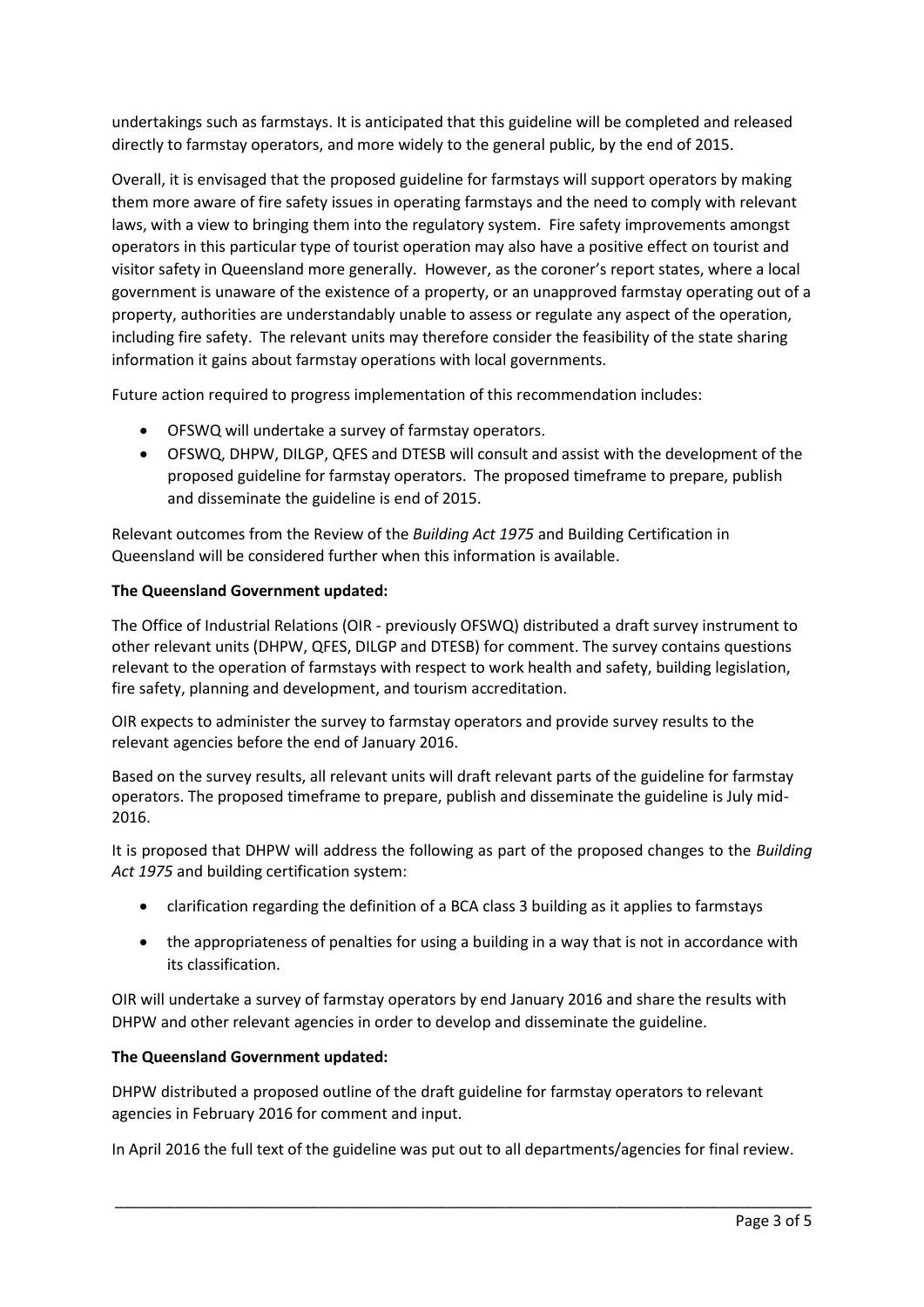The guideline was finalised and approved by the Director-General of the Department of Housing and Public Works for publication in July 2016.

DHPW continues to progress the proposed changes to the *Building Act 1975* which will consider, among other things, the following matters:

- any appropriate action relating to the Building Code of Australia definition of a class 3 building as it applies to farmstays
- the appropriateness of penalties for using a building in a way that is not in accordance with its classification.

# **On 16 November 2017 the Minister for Housing and Public Works and Minister for Sport responded:**

The role of the supporting agencies has been fulfilled with the publication of the guideline for farmstay operators.

The Local Government Association of Queensland was provided with a link to the published guideline to assist where possible in disseminating the guideline to local governments across Queensland.

The issue of the appropriateness of the current building classifications under the National Construction Code was referred to the Australian Building Codes Board (ABCB) for consideration. The ABCB has considered the matter and has provided their views as to why no change is required.

DHPW has investigated the penalties relating to using a building in a manner that was not in accordance with its certificate of classification. It was found that these penalties are already equivalent to those for other higher order offences throughout the *Building Act 1975*.

The department will consider whether any further consultation or action is required to address the coroner's recommendation.

### **Recommendation 2**

Relevant state and local government bodies consult with a view to introducing a compulsory rural numbering system throughout the whole of regional Queensland for emergency response purposes. Mandatory signage at the entrance of farmstays should also be considered. It is suggested that relevant bodies may include: Department of the Premier and Cabinet; Department of Housing and Public Works; Department of Local Government, Community Recovery and Resilience; Queensland Fire and Rescue Service; and Queensland Ambulance Service.

Response and action: the recommendation was not implemented.

Responsible agency: the Department of Infrastructure, Local Government and Planning.

In 22 October 2015 the Deputy Premier, Minister for Transport, Minister for Transport, Minister for Infrastructure, Local Government and Planning and Minister for Trade responded:

Consultation occurred between the former Department of Local Government, Community Recovery and Resilience (now the Department of Infrastructure, Local Government and Planning) and the Department of Natural Resources and Mines. It was considered a compulsory mandatory numbering system and signage was not the approach to take. An awareness campaign aimed at local governments, residents and service providers of the importance of a well-managed rural numbering system was considered to be a better approach.